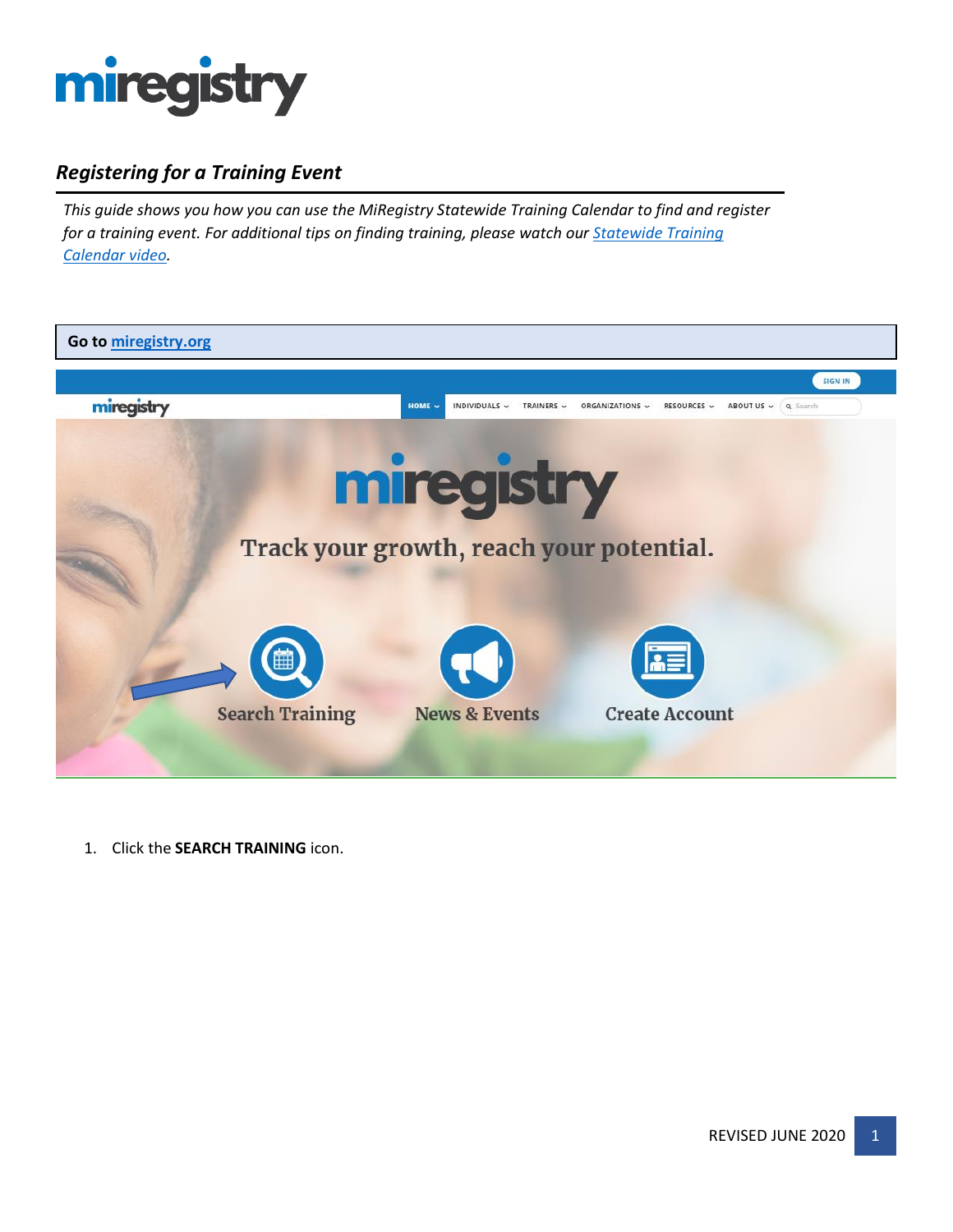

#### **Search for Training Events**

| Filter Training<br>Course Title                                        |                    | Search for Training                                                                   |                                                                                               |                                               |
|------------------------------------------------------------------------|--------------------|---------------------------------------------------------------------------------------|-----------------------------------------------------------------------------------------------|-----------------------------------------------|
| Filter by Title<br>Event ID                                            |                    | advancement on the Career Pathway.                                                    | Find approved trainings offered by Michigan Registry approved trainers that will count toward |                                               |
| Filter by Event ID                                                     |                    | More Information                                                                      |                                                                                               |                                               |
| <b>Trainer Name</b>                                                    |                    |                                                                                       |                                                                                               |                                               |
| Filter by Trainer Name                                                 |                    |                                                                                       |                                                                                               |                                               |
| <b>O</b> Trainer's first and/or last name                              |                    | Training Start Date v<br>Sort by                                                      | <b>Direction</b><br>Ascending                                                                 |                                               |
| Sponsor Name                                                           |                    |                                                                                       |                                                                                               |                                               |
| Filter by Sponsor Name                                                 |                    |                                                                                       |                                                                                               | Showing 1-25 out of 695                       |
| From Date                                                              | To Date            | <b>Face to face or Classroom based</b>                                                |                                                                                               |                                               |
| 05/01/2020                                                             | Filter To Dat      | #31661<br><b>ABC</b>                                                                  |                                                                                               |                                               |
| <b>9 Training Location</b><br>City                                     |                    | fi Friday, May 1, 2020 - Sunday, May 31, 2020<br>Hours 2.00 / Course Level Developing |                                                                                               | <b>View Overview</b>                          |
| Filter by City                                                         |                    |                                                                                       |                                                                                               |                                               |
| Zip Code<br>Filter by Zip<br><b>O</b> Search events within a radius of | Distance<br>Select | <b>O</b> Registration Required<br>Fee Not Available                                   | <b>Event Location</b><br><b>9 Lincoln Avenue Elementary School</b>                            | <b>Sponsor</b><br><b>Example Organization</b> |
| provided zip code.                                                     |                    | <b>■ Register By 05/01/2020</b><br>Last day to register!                              |                                                                                               |                                               |
| <b><i>S</i></b> Training Content                                       | ⊕                  | Register                                                                              | <b>Primary Trainer</b><br>Maggie Michigan                                                     |                                               |
| <b>☑ Training Type</b>                                                 | ⊞                  |                                                                                       |                                                                                               |                                               |
| \$Training Fee                                                         | Æ                  | Face to face or Classroom based<br>#31656<br>Course 1                                 |                                                                                               |                                               |
| Q Search                                                               | <b>C</b> Reset     | pm Friday, May 1, 2020 / ⊙ 5:00 PM - 8:00 PM<br>Hours 3.00 / Course Level Developing  |                                                                                               |                                               |

1. Find your event by clicking **SEARCH**. This will produce a list of all of the training on the MiRegistry Training Calendar. You will better find a specific training by adding information about the training such as Course Title, Event ID number, or Trainer Name. It is recommended you only use one or two of the search criteria to best use the search tool.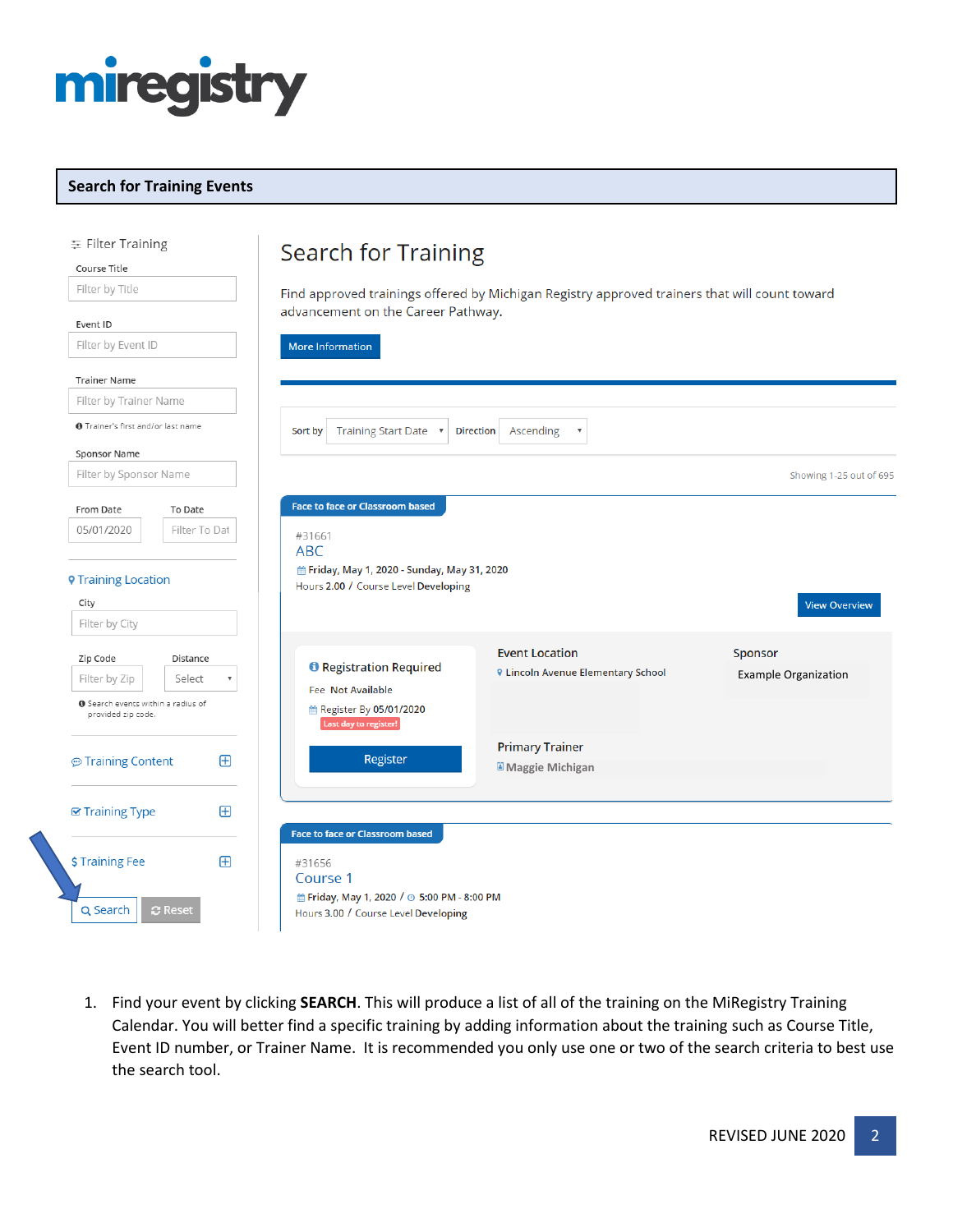# mired

#### **Locate Event**



- 1. Locate event you intend to register for.
- 2. Read the course description and find the event details such as contact information by clicking the **VIEW OVERIVEW** button.
- 3. To register for the event online, click **REGISTER**. Please note, some training sponsor organizations prefer to use their own websites for registration. Clicking the **REGISTER** button may take you to a different website to register. The following steps in this guide show how to register for events that use MiRegistry for registration.

| <b>Logging In</b> |                               |                  |                  |          |
|-------------------|-------------------------------|------------------|------------------|----------|
|                   | miregistry                    |                  |                  | D Log in |
|                   | <sup>a</sup> Rectangular Sr   | Email address    |                  |          |
|                   | miregistry                    | Password         |                  |          |
|                   | Powered by <b>(B) INSIGHT</b> | Remember me      | D Login          |          |
|                   |                               | Forgot Password? | & Create Account |          |

1. You will need to log in to your MiRegistry with your email address and password. If you do not have a MiRegistry account, click **Create Account**.

Please Note: For guidance on how to create a MiRegistry account, please refer to our *online guide*.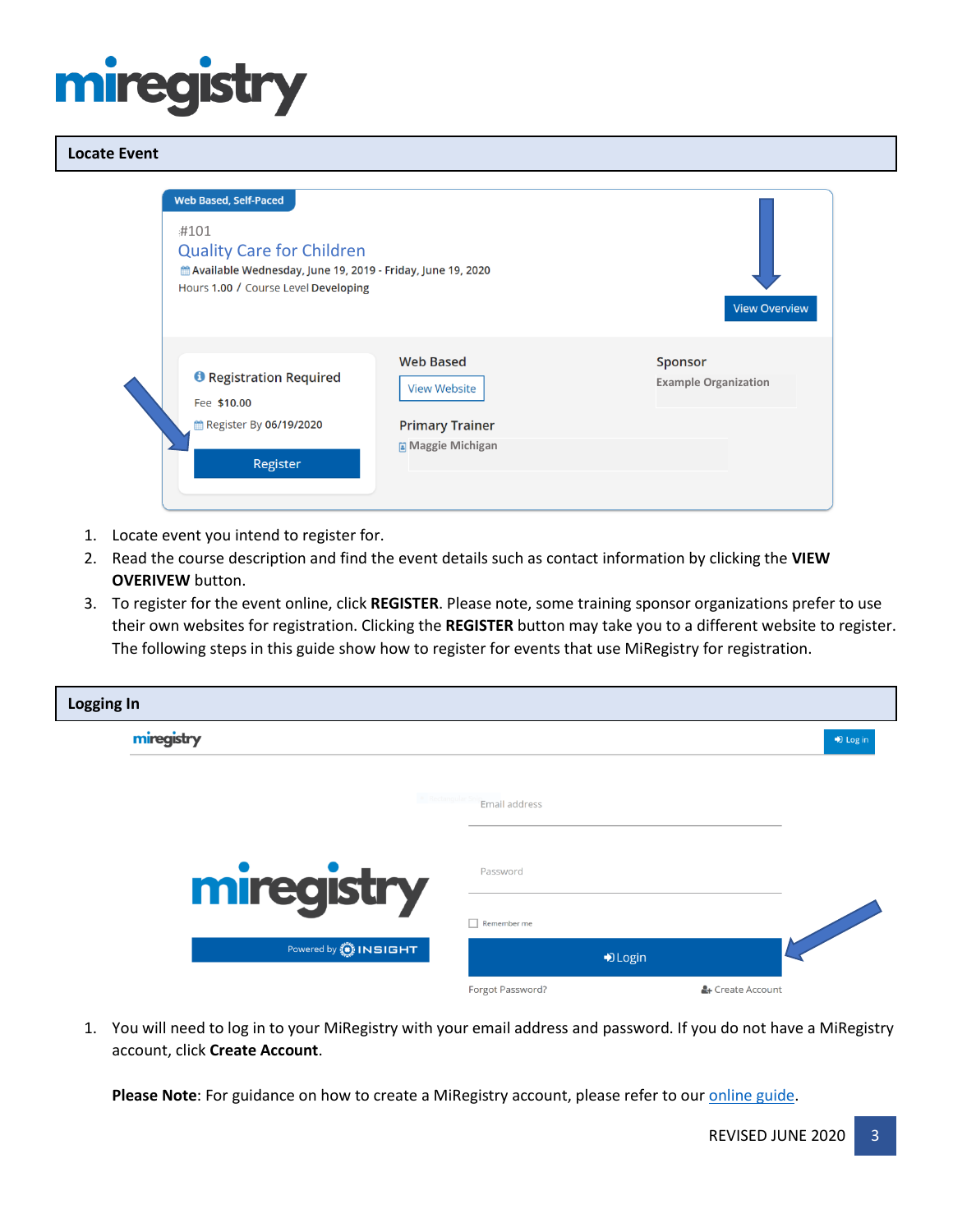

#### **Register for the Event**

## **Event Registration**

### Quality Care for Children

Self Paced Training (Available Thursday, February 1, 2018 - Friday, February 1, 2019)

#### view full event details

| Location                                                                                                    |               |                                     |
|-------------------------------------------------------------------------------------------------------------|---------------|-------------------------------------|
| <b>Walt Disney Elementary School</b><br>5717 South 112th Street<br>Omaha, NE 68137<br><b>County Douglas</b> |               | Sponsor<br><b>Education Station</b> |
| Registration                                                                                                |               | Delivery Methods                    |
| <b>Event Fee</b>                                                                                            | Not Available | <b>None Specified</b>               |
| <b>Register By</b>                                                                                          | Not Available |                                     |
| Required?                                                                                                   | Yes           | Assessment of Learning              |
|                                                                                                             |               | <b>None Specified</b>               |

#### **Review Registration**

Please review the information below. If correct, please click on the button to complete your registration and submit payment.

#### **Attendee Details**

| Please review your attendee details.                                            |                                 |               |
|---------------------------------------------------------------------------------|---------------------------------|---------------|
| Attendee                                                                        | Jenny Johnson                   |               |
| <b>Registry ID</b>                                                              | 1059                            |               |
| Email Address*                                                                  |                                 |               |
| registrymichigan+jennyjohnson@gmail.com                                         |                                 |               |
| Attendee Role*<br>Please tell us your role in the field of childhood education. |                                 |               |
| Administration                                                                  | Unlicensed, Subsidized Provider | Parent/Family |
| <b>Center Based Staff</b>                                                       | <b>School-age Staff</b>         | Other         |

◯ Family/Group Home Provider and/or Staff

**EVENT ID: 25075** 

**ADEVELOPING**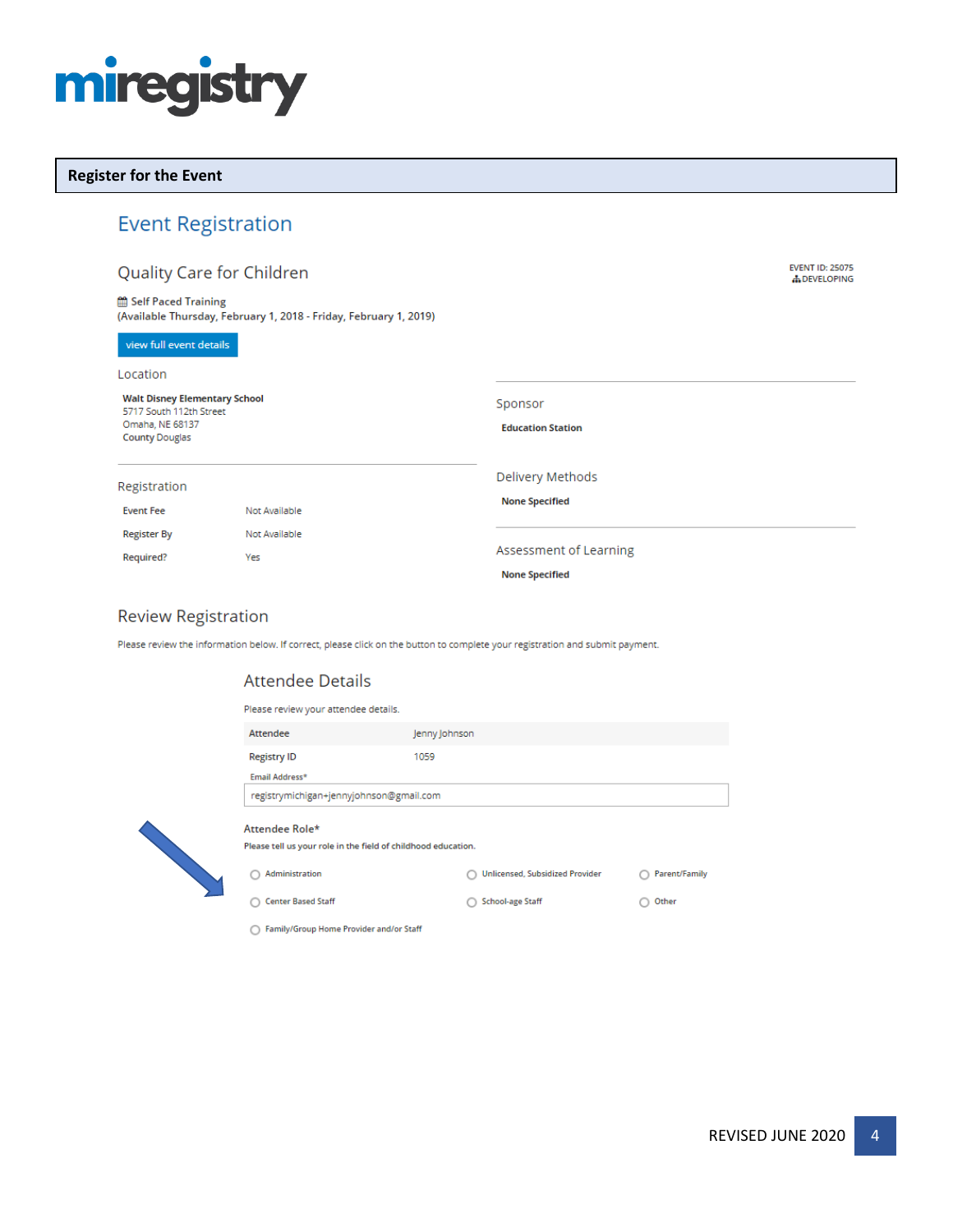

# **Select Registration Options**

**Registration Fee** 

 $\checkmark$ **Course Cost** (Ends 2/1/2019) \$10.00

 $\bar{\phantom{a}}$ 

**Total: \$10.00** 

## **Terms and Conditions**



UR EXEMPLARY DAMAGES, INCLUDING BUT NOT LIMITED TO, DAMAGES FOR LOSS OF PROFITS, GOODWILL, USE, DATA OR OTHER INTANGIBLE LOSSES (EVEN IF THE MICHIGAN PROFESSIONAL DEVELOPMENT REGISTRY HAS BEEN ADVISED OF THE POSSIBILITY OF SUCH DAMAGES), RESULTING FROM: (i) THE USE OR THE INABILITY TO USE THE SERVICE; (ii) THE COST OF PROCUREMENT OF SUBSTITUTE GOODS AND SERVICES RESULTING FROM ANY GOODS, DATA, INFORMATION OR SERVICES PURCHASED OR OBTAINED OR MESSAGES RECEIVED OR TRANSACTIONS ENTERED INTO THROUGH OR FROM THE SERVICE; (iii) UNAUTHORIZED ACCESS TO OR ALTERATION OF YOUR TRANSMISSIONS OR DATA; (iv) STATEMENTS OR CONDUCT OF ANY THIRD PARTY ON THE SERVICE; OR (v) ANY OTHER MATTER RELATING TO THE SERVICE.

v | lagree to the registration terms and conditions



- 1. Enter your Attendee Role.
- 2. Agree to the Terms and Conditions by clicking the box.
- 3. Click **ADD EVENT TO CART**.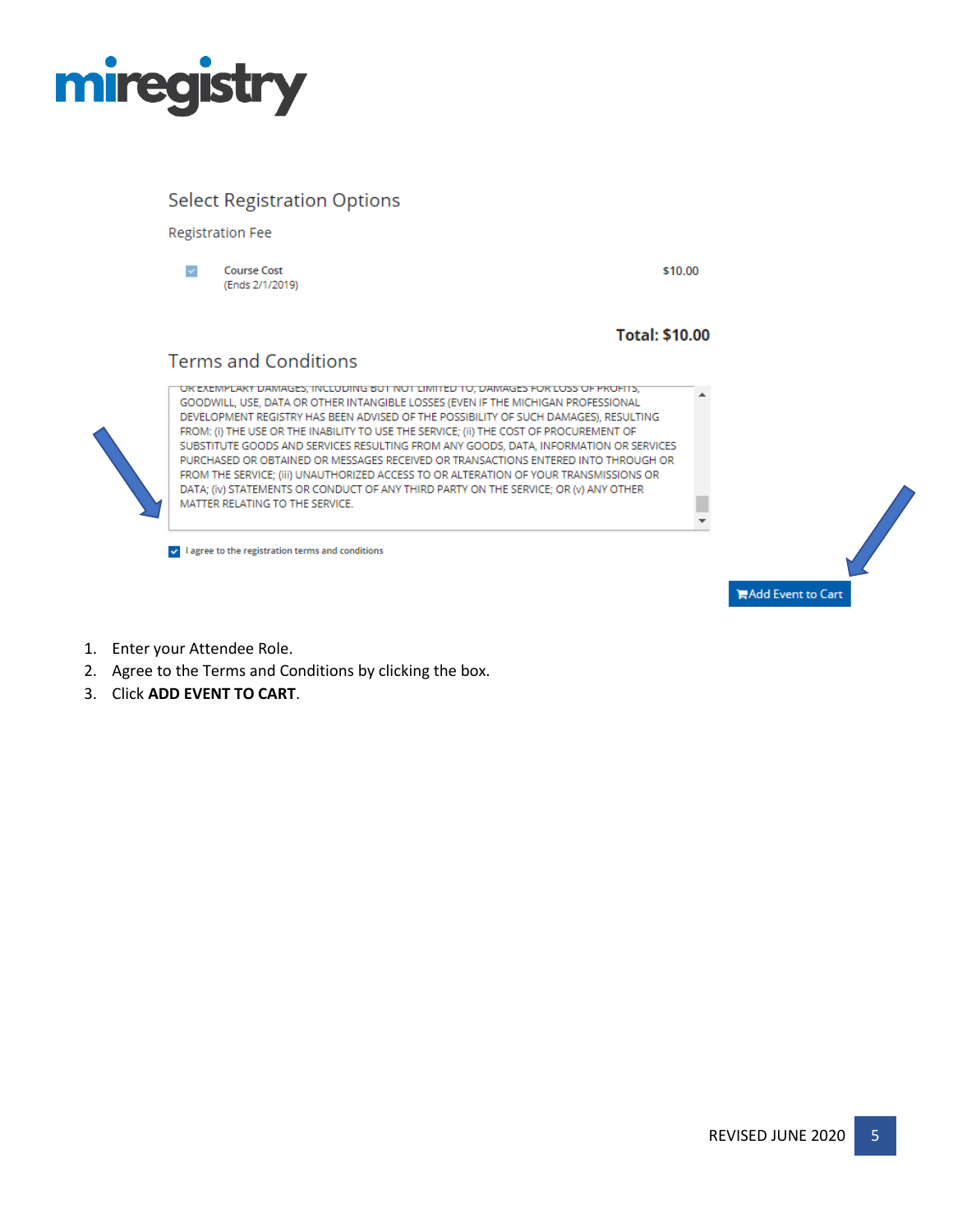

# **Event Registration**

### Quality Care for Children

Self Paced Training (Available Thursday, February 1, 2018 - Friday, February 1, 2019)

| <b>Walt Disney Elementary School</b><br>5717 South 112th Street<br>Omaha, NE 68137<br><b>County Douglas</b> |                                                     | Sponsor<br><b>Education Station</b> |                   |
|-------------------------------------------------------------------------------------------------------------|-----------------------------------------------------|-------------------------------------|-------------------|
| Registration                                                                                                |                                                     | Delivery Methods                    |                   |
| <b>Event Fee</b>                                                                                            | Not Available                                       | <b>None Specified</b>               |                   |
| <b>Register By</b>                                                                                          | Not Available                                       |                                     |                   |
| Required?                                                                                                   | Yes                                                 | Assessment of Learning              |                   |
|                                                                                                             |                                                     | <b>None Specified</b>               |                   |
|                                                                                                             | $\triangle$ This event has been added to your cart. |                                     | <b>NView Cart</b> |
|                                                                                                             | Please check out to complete registration.          |                                     |                   |

|                         |                                         | <b>Total: \$10.00</b> |
|-------------------------|-----------------------------------------|-----------------------|
| <b>Course Cost</b>      |                                         | \$10.00               |
| <b>Registration Fee</b> |                                         |                       |
| <b>Attendee Role</b>    | Administration                          |                       |
| <b>Email Address</b>    | registrymichigan+jennyjohnson@gmail.com |                       |
| <b>Registry ID</b>      | 1059                                    |                       |
| Attendee                | Jenny Johnson                           |                       |

1. Click VIEW CART to pay for your event. Please note that your registration will not be complete unless the event is paid for.



1. You can also view your cart by clicking the **MY CART** button in the top right corner.

**EVENT ID: 25075** 

**ADEVELOPING**